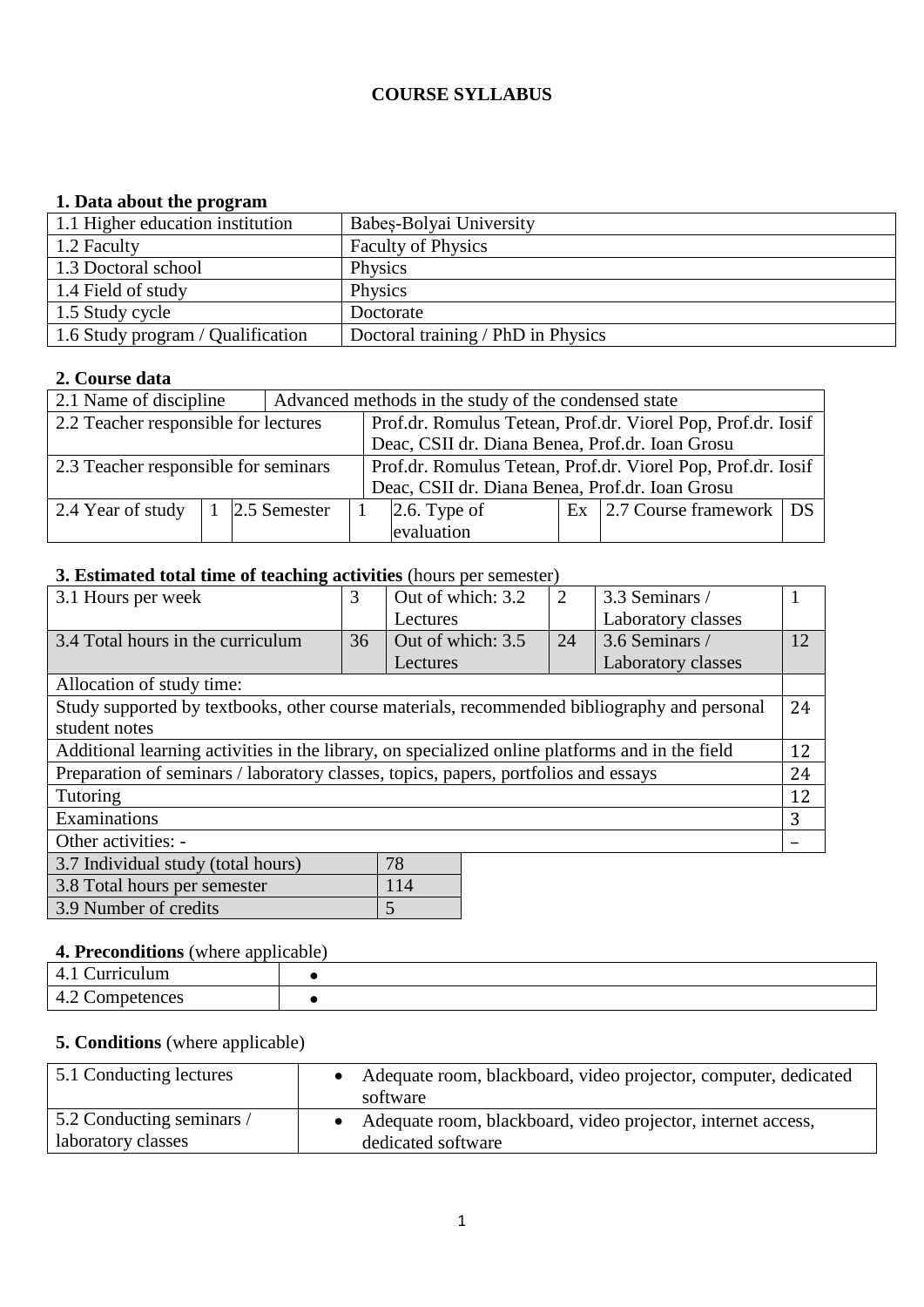# **6. Specific competences acquired**

| Professional competences | $\bullet$<br>$\bullet$ | The use of advanced knowledge of physics, mathematics and chemistry of solids for<br>studies in condensed state physics and materials science. Ability to analyze and synthesize<br>physical data, the ability to model complex phenomena.<br>Capitalization of the physical foundations, methods and tools of solid-state physics and<br>materials science for specific production, expertise and monitoring activities. Acquiring a<br>multi- and interdisciplinary way of thinking.<br>Planning and conducting experiments to assess uncertainty and interpretation of results.<br>Use of laboratory equipment for basic research, equipment and industrial laboratories for<br>conducting research experiments. Planning and implementation of independent<br>experiments or experimental investigations and evaluation of results.<br>Communicating complex scientific ideas, conclusions or results of a scientific experiment.<br>The ability to obtain and argue scientific results, the ability to produce scientific papers<br>and to liaise with the editorial board of scientific journals in the field. Identify and<br>properly use the main laws and physical principles in a given context. |
|--------------------------|------------------------|-------------------------------------------------------------------------------------------------------------------------------------------------------------------------------------------------------------------------------------------------------------------------------------------------------------------------------------------------------------------------------------------------------------------------------------------------------------------------------------------------------------------------------------------------------------------------------------------------------------------------------------------------------------------------------------------------------------------------------------------------------------------------------------------------------------------------------------------------------------------------------------------------------------------------------------------------------------------------------------------------------------------------------------------------------------------------------------------------------------------------------------------------------------------------------------------------------------|
| Transversal competences  | $\bullet$<br>$\bullet$ | Performing professional tasks efficiently and responsibly in compliance with the<br>legislation and deontology specific to the field under qualified assistance. Responsible<br>execution of professional duties regarding decision-making based on self-assessment.<br>Effective work in multidisciplinary teams on various hierarchical levels. Identifying roles<br>and responsibilities in a team and applying effective relationship and work techniques<br>within the team, based on dialogue, positive attitude, mutual respect, diversity and<br>multiculturalism as well as a continuous improvement of the activity.<br>Efficient use of information sources and assisted communication and training resources,<br>both in Romanian and in a language of international circulation. Identifying opportunities<br>for continuous training and efficient use of learning resources and techniques for their own<br>development and adaptation to the requirements of the labor market.                                                                                                                                                                                                              |

# **7. Course objectives** (based on the acquired competencies grid)

| 7.1 The general objective of | Acquiring theoretical and experimental notions on the use of                   |
|------------------------------|--------------------------------------------------------------------------------|
| the course                   | advanced methods in the study of the condensed state                           |
| 7.2 Specific objectives      | Acquiring the notions related to:                                              |
|                              | - Determining the crystal structure of different classes of materials, both    |
|                              | massive and nanostructured.                                                    |
|                              | - Determination of thermal properties of materials.                            |
|                              | - Determining the magnetic structures, the respective magnetic moments,        |
|                              | determining the local magnetic properties included in samples with phase       |
|                              | mixture.                                                                       |
|                              | - Analysis of surface defects.                                                 |
|                              | - Knowledge of the specific properties of surfaces and their role in practical |
|                              | applications.                                                                  |
|                              | - Studying the effect of intense magnetic fields on electrical conductivity;   |
|                              | magnetoresistance measurement                                                  |
|                              | - Determination of Fermi surface (by de Haas van Alphen effect) and            |
|                              | electronic structure (XPS and ARPES),                                          |
|                              | - Measurement of magnetic susceptibility in alternating current for            |
|                              | determining the dynamic magnetic properties, of the phase transformations,     |
|                              | using the nonlinear components of the complex susceptibility.                  |
|                              | - Writing in the second quantification of a series of operators and groups of  |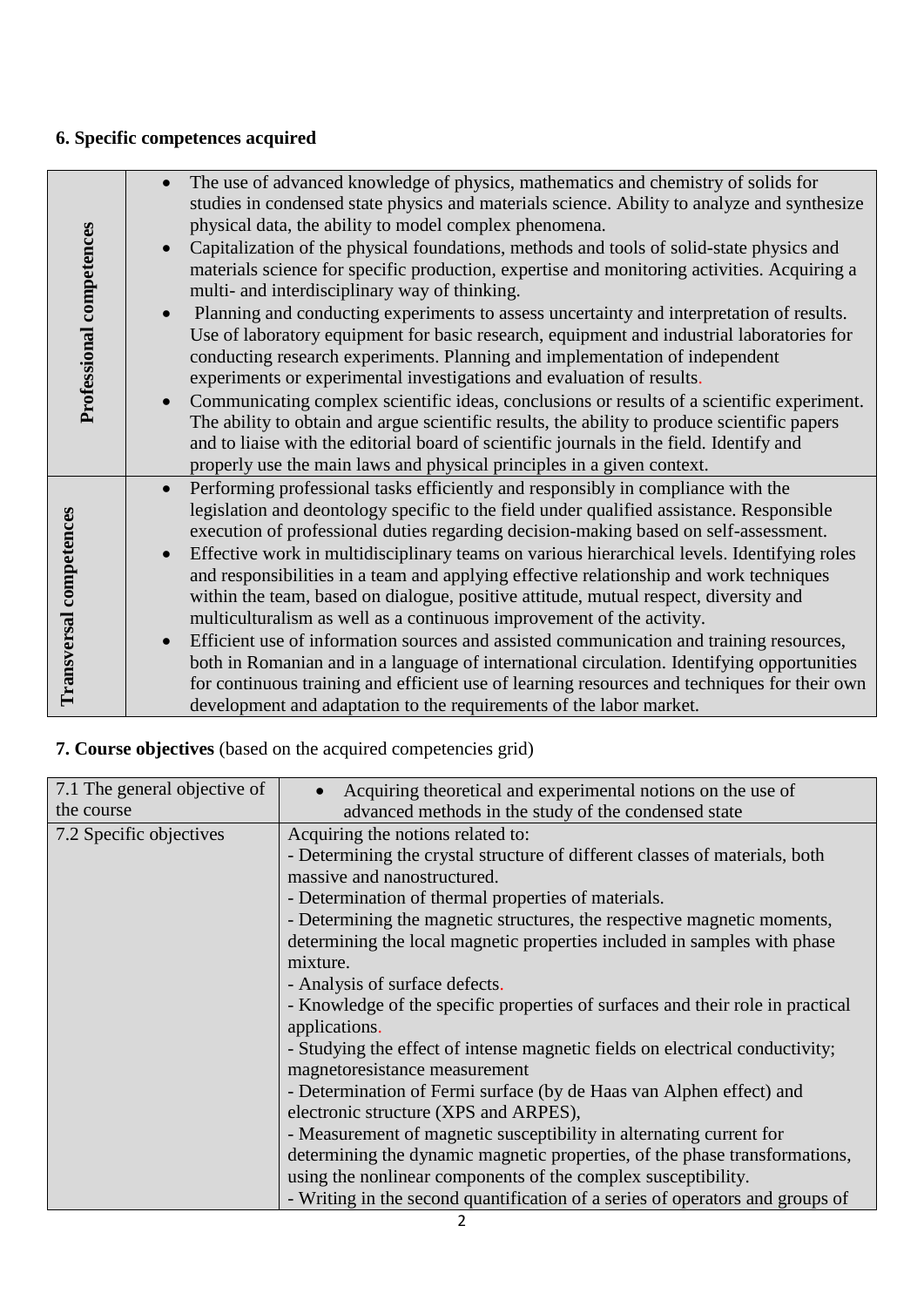| operators.                                                                    |
|-------------------------------------------------------------------------------|
| - Using the method of the equation of motion to determine the energy          |
| spectrum, in the case of multi-particle systems with interactions.            |
| - Determination of properties of many particle systems, in Hartree and        |
| Hartree-Fock approximations.                                                  |
| - Choosing the type of measurements taking into account the specificity and   |
| sensitivity of the method.                                                    |
| - Processing and interpretation of experimental results.                      |
| - Valorization of data obtained through publications.                         |
| - Analysis of possible technological applications.                            |
| - Determination of electrical / magnetic properties of solids starting from   |
| their crystalline structure.                                                  |
| - Determination of spectroscopic properties of solids starting from their     |
| crystalline structure                                                         |
| - Establishing correlations between theoretical calculations and experimental |
| data.                                                                         |
| - Knowledge and use of research laboratory equipment for conducting           |
| experiments in the field of magnetic nanomaterials.                           |
|                                                                               |

## **8. Content**

| 8.1 Lectures                                            | Teaching methods   | Comments       |
|---------------------------------------------------------|--------------------|----------------|
| Determination of the crystal structure with the help    | Presentation,      | 3 <sub>h</sub> |
| of $X$ -rays:                                           | discussion, case   |                |
| X-ray diffraction. X-ray sources. High angle            | studies, exercises |                |
| diffraction. Crystalline and non-crystalline materials, |                    |                |
| respectively. Particular aspects of small dimensional   |                    |                |
| systems.                                                |                    |                |
| X-ray absorption spectroscopy. XANES, EXAFS.            |                    | 2h             |
| EXAFS signal extraction. Electron diffraction.          |                    |                |
| <b>Neutron</b> diffraction                              |                    |                |
| Magnetic nanostructures: specific magnetic              |                    | 3 <sub>h</sub> |
| properties of magnetic systems with dimensions          |                    |                |
| comparable to the characteristic lengths in             |                    |                |
| magnetism (domain wall, exchange length, etc.)          |                    |                |
| Production, characterizing and applications of          |                    | 2h             |
| magnetic nanostructures.                                |                    |                |
| AC magnetic susceptibility and the magnetic             |                    | 2h             |
| properties of solids. The principles of the method.     |                    |                |
| Implementation. Calibration. Characterization of the    |                    |                |
| magnetic order of solids by ac susceptibility           |                    |                |
| measurements. Frequency and magnetic field              |                    |                |
| dependence of the ac susceptibility. Non-linear ac      |                    |                |
| susceptibility. Ac susceptibility study of              |                    |                |
| superconducting materials.                              |                    |                |
| Experimental techniques and principles of structure-    |                    | 2h             |
| related phenomena. Experimental study of the Fermi      |                    |                |
| surface in metals. Electrons in high magnetic fields.   |                    |                |
| Quantum oscillation and the topology of Fermi           |                    |                |
| surface. De Haas-van Alphen Effect. Photoemission       |                    |                |
| spectroscopy. X-ray photoelectron spectroscopy          |                    |                |
| (XPS). Angle Resolved Photo Emission                    |                    |                |
| Spectroscopy (ARPES).                                   |                    |                |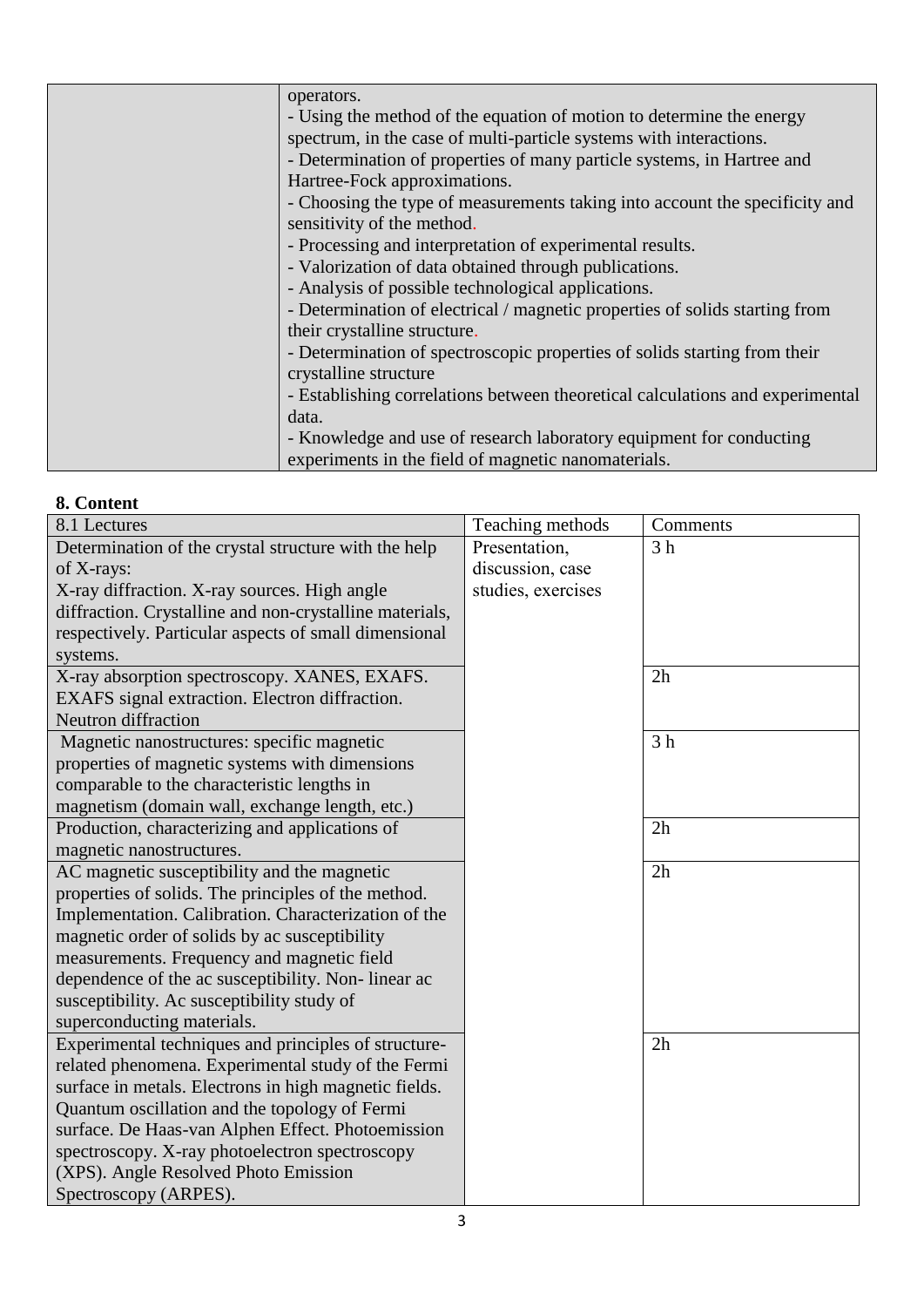| Transport phenomena in high magnetic fields (Focus               |                     | 1 <sub>h</sub> |
|------------------------------------------------------------------|---------------------|----------------|
| on colossal magnetoresistance). Magnetoresistance.               |                     |                |
| Introductory remarks. Ordinary MR, AMR, Giant                    |                     |                |
| MR, Tunel MR, CMR. Colossal Magnetoresistance.                   |                     |                |
| Mixed valence manganites. Phase diagrams.                        |                     |                |
| Electrons' interaction. Double exchange interaction.             |                     |                |
| Jahn-Teller distortion. Polarons. Charge/orbital                 |                     |                |
| ordering. Phase separation. Examples. Cryostats for              |                     |                |
| magneto-transport measurements.                                  |                     |                |
| Introduction. Density functional theory. Principles.             |                     | 2h             |
| Kohn-Sham equations. Local density approximation.                |                     |                |
| Electronic structure of solids. One electron model.              |                     |                |
| Multiple scattering theory (Korringa-Kohn-                       |                     |                |
| Rostocker). Green functions. Calculation of                      |                     |                |
| observables.                                                     |                     |                |
| Ab initio methods for description of the                         |                     | 2h             |
| magnetic/spectroscopic properties of solids:                     |                     |                |
| magnetic                                                         |                     |                |
| Compton scattering, positron annihilation, X ray                 |                     |                |
| magnetic                                                         |                     |                |
| dichroism, XPS spectroscopy, Heisenberg model for                |                     |                |
| exchange coupling.                                               |                     |                |
| Second quantization, fermions and bosons. Operators              |                     | 3h             |
| in the second quantization, biparticle interaction.              |                     |                |
| Representatives. The method of the equation of                   |                     | 2h             |
| motion. Hartree and Hartree-Fock approximations                  |                     |                |
|                                                                  |                     |                |
| 8.2 Seminars / laboratory classes                                | Teaching methods    | Comments       |
| Case studies prepared with the doctoral students,                | Presentation,       |                |
| based on their individual doctoral research topics               | modelling,          |                |
|                                                                  | discussion, debate, |                |
|                                                                  | exercises           |                |
| Particular aspects of X-ray diffraction in small                 |                     | 2 <sub>h</sub> |
| dimensional systems.                                             |                     |                |
|                                                                  |                     | 2h             |
| New magnetic behaviors at the nanometer level                    |                     |                |
| Interpretation of electronic structures in solids;               |                     | 2h             |
| Interpretation of the results of complex susceptibility          |                     |                |
| measurements                                                     |                     |                |
| Band structure self-consistent calculations for                  |                     | 3h             |
| selected systems. Density of states. Dispersion                  |                     |                |
| relation and Bloch spectral functions. Calculation of            |                     |                |
| the valence-band photoemission spectra. Calculation              |                     |                |
| of the exchange-coupling parameters for several                  |                     |                |
| magnetic materials. Stability of spin structures.                |                     |                |
|                                                                  |                     |                |
| Operators in the second quantization, biparticle<br>interaction. |                     | 3h             |

Bibliography:

- 1. C. Kittel, Introduction to Solid State Physics (7ed., Wiley, 1996)
- 2. N. W. Ashcroft, N. D. Mermin, *Solid State Physics*, Saunders, 1976
- 3. U. Mizutani, Introduction to the Electron Theory of Metals,Cambridge University Press 2001.
- 4. E.Burzo, "Fizica Fenomenelor Magnetice" vol. 1-3, Editura Academiei Române 198-1987, 1255 pag.
- 5. H. Alloul, Introduction to the Physics of Electrons in Solids, Springer-Verlag Berlin Heidelberg 2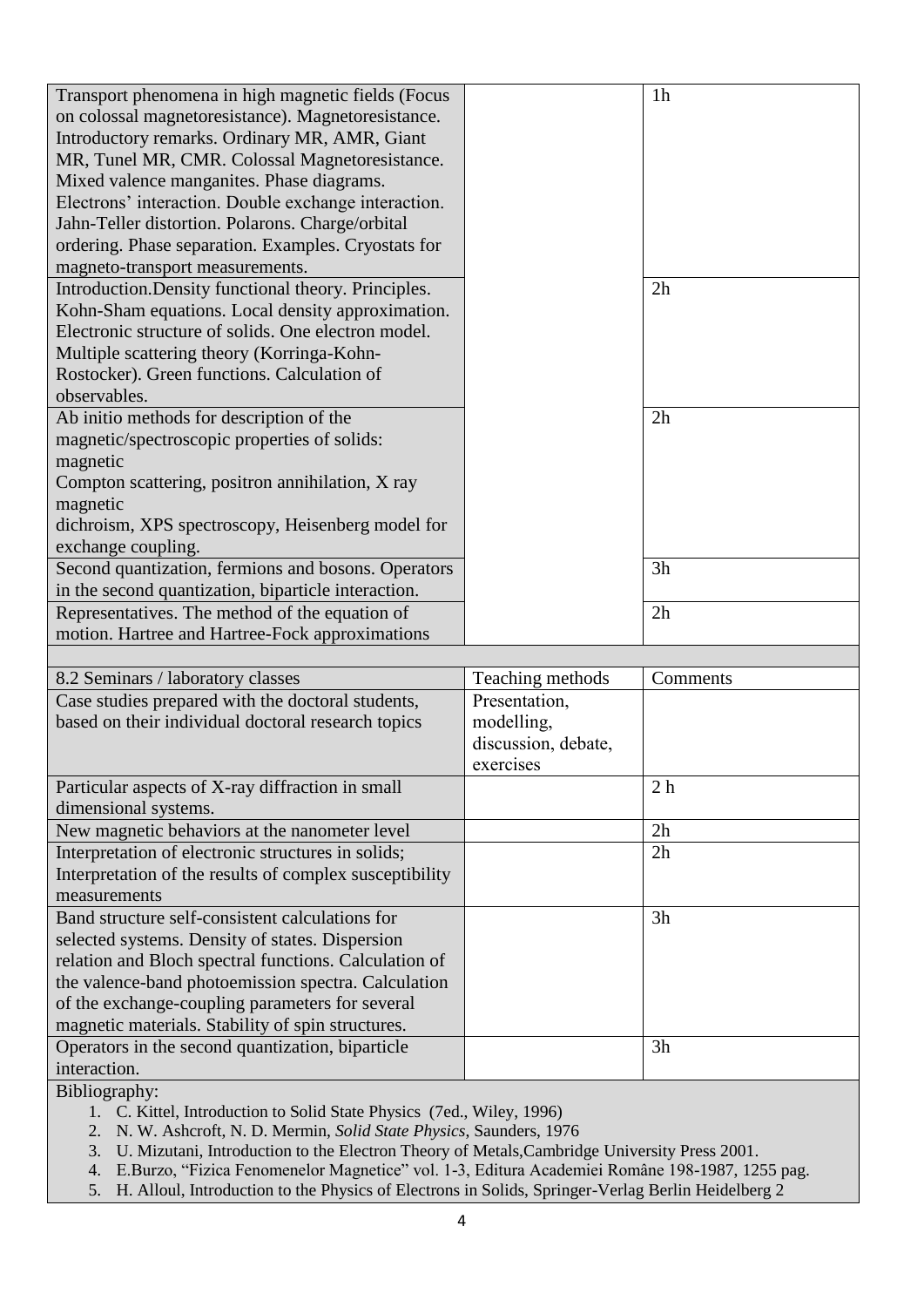- 6. Z. L. Wang (editor), Characteriyation of Nanophase Materials, Ed. Wiley-VCH, Weinheim, New York, Chichester, Brisbane, Singapore, Toronto, 2000
- 7. F.J.Himpsel, J.E.Ortega, G.J.Mankey, R.F.Willis, Magnetic nanostructures, Advances in Phys, Vol.47, Nr. 4, 511-597, 1998
- 8. Z.I.Wang, Elastic and Inelastic Scattering in Electron Diffraction and Imaging, Plenum Pub.Co, New York, 1995
- 9. Handbook of Magnetism and Advanced magnetic materials, Willey : volume 1: Fundamentals and Theory; volume 2: Micromagnetism; volume 3: Novel Techniques for Characterizing and Preparing Samples; volume 4: Novel Materials; volume 5: Spintronics and Magnetoelectronics.
- 10. Blundel S., Magnetism in condens matter, Oxford University Press, New York 2001.
- 11. Coey J.M.D., Magnetism and Magnetic Materials, Cambridge University Press, New York 2010.
- 12. J. M. D. Coey, M. Viret, and S. von Molnar, Mixed-valence manganites, Adv. Phys. 48, 167 (1999)
- 13. E. Dagotto, Nanoscale Phase Separation and Colossal Magnetoresistance, Springer, 2003
- 14. D. C. Tsui, de Haas—van Alphen Effect and Electronic Band Structure of Nickel, Phys. Rev. **164**, 669 Published 10 December 1967
- 15. Andrea Damascelli, Probing the Electronic Structure of Complex Systems by ARPES, Physica Scripta. Vol. T109, 61–74, 2004
- 16. F. Gömöry, Characterization of High-Temperature Superconductors by AC Susceptibility Measurements, Superconductor Science and Technology 10(8):523 · January 1999.
- 17. A.H. Morrish, The Physical Principles of Magnetism, John Wiley & Sons (New York, 1965). SPRKKR manual – H. Ebert , LMU Munich 2017 (http://ebert.cup.uni-muenchen.de)
- 18. Structura electronica de benzi cu aplicatii in solide, D. Benea 2014 (lucrari de laborator).
- 19. P. Strange, Relativistic Quantum Mechanics (Cambridge University Press, 1998).
- 20. H. Ebert, J. Minar, and D. Kodderitzsch, Rep. Prog. Phys. 74, 096501 (2011).
- 21. A. I. Liechtenstein,M. I. Katsnelson, V. P. Antropov, and V. A. Gubanov, J.Magn.Magn. Materials 67, 65 (1987).
- 22. Introduction to photoemission spectroscopy, M. Singh, Univ. Wuerzburg, https://www.condmat.de/events/correl14/manuscripts/sing.pdf
- 23. D. Pines, P. Nozieres, "The Theory of Quantum Liquids", vol.I, Benjamin, New York, (1966)
- 24. I.Tifrea, I.Grosu, M.Crisan, "Metode cuantice pentru studiul sistemelor cu multe particule. Aplicatii la sisteme fermionice si bosonice", Presa Universitara Clujeana, (2005)
- 25. I.Grosu, I.Tifrea, "Teoria materiei condensate. Probleme", Casa Cartii de Stiinta, Cluj, (2006)

#### **9. Aligning the contents of the discipline with the expectations of the epistemic community representatives, professional associations and standard employers operating in the program field**

 The content of the discipline is in accordance with what is studied in other university centers in the country and abroad. In order to adapt to the requirements imposed by the labor market, the content of the discipline was harmonized with the requirements imposed by the specifics of research institutes, the economy and the labor market.

#### **10. Examination**

| Activity type                                                           | 10.1 Evaluation criteria | 10.2 Evaluation methods | 10.3 Weight in  |  |  |
|-------------------------------------------------------------------------|--------------------------|-------------------------|-----------------|--|--|
|                                                                         |                          |                         | the final grade |  |  |
| 10.4 Lectures                                                           | Assessment of knowledge  | Written exam            | $40\%$          |  |  |
|                                                                         | Assessment of knowledge  | Ongoing tests           | $20\%$          |  |  |
| 10.5 Seminars / laboratory Activity during seminars                     |                          | Discussions, answers to | $20\%$          |  |  |
| classes                                                                 |                          | questions               |                 |  |  |
|                                                                         | Assessment of knowledge  | Written exam            | $20\%$          |  |  |
| 10.6 Minimum performance standard                                       |                          |                         |                 |  |  |
| Choosing an experimental method for a certain kind of characterization. |                          |                         |                 |  |  |